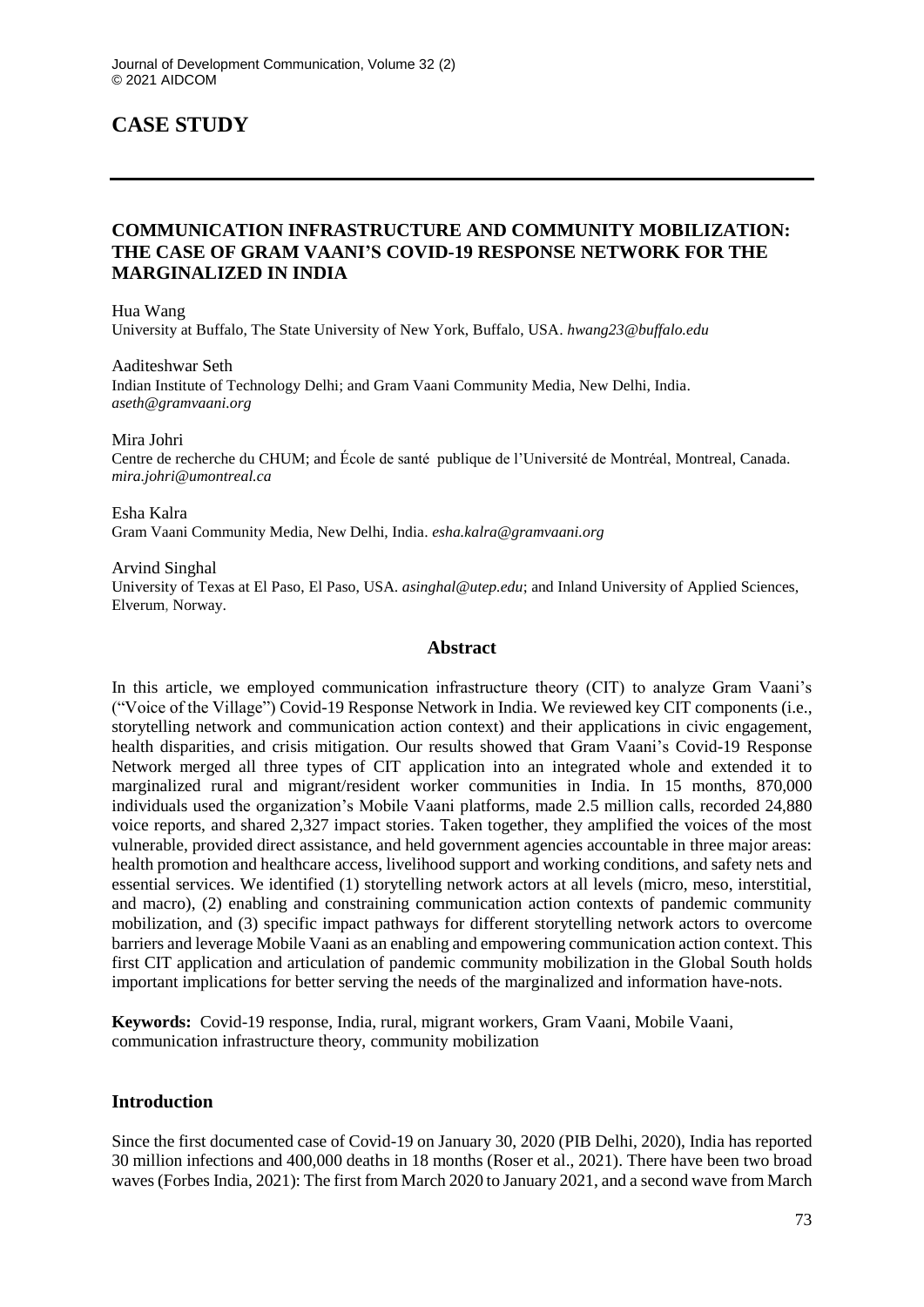2021 to July 2021. During the first wave, the public health response focused on creating awareness of Covid-19 prevention and management, initiating containment protocols and infrastructure for testing and tracing, and a stringent national lockdown to control transmission (Lahariya et al., 2020). The lockdown resulted in calamitous social and economic impacts (Drèze & Somanchi, 2021; Johri et al., 2021), especially for migrant workers (Stranded Workers Action Network, 2020). During the second wave, rapidly rising cases overwhelmed the health services infrastructure and the lack of timely access to beds, oxygen supplies, and supportive care led to tens of thousands of deaths (Bhuyan, 2021). While vaccinations began in January 2021, constraints on vaccine production and procurement, vaccine hesitancy and aversion, and logistics and infrastructural challenges led experts to project a date of late 2022 for a majority of the Indian population to get vaccinated (The Economist Intelligence Unit, 2021). By December 5, 2021, some 34% of eligible Indians were fully vaccinated and 58% had received one dose (Ritchie et al., 2021).

The health and socio-economic impacts of Covid-19 are marked by inequity and disparity. Access to social welfare benefits, both regular and pandemic-related, often excluded marginalized groups (Gupta et al., 2021). During the first wave, access mechanisms for most social welfare programs were digitized, and barriers resulting from the digital divide impeded access to direct cash transfers to rural residents and accountability in grievance redressal. Similar problems resurfaced during the second wave where the instituting of digital mechanisms to seek emergency health services, and the mandated use of the centralized digital platform for vaccine registration and scheduling, revealed a compelling urban and technology bias and indifference towards the underserved and digital have-nots (Katepallewar & Viswanathan, 2021).

Who, in India, was responding to these marginalized groups? One key player is Gram Vaani ("Voice of the Village"), a social technology enterprise in India that operates a federated Mobile Vaani network of voice-based participatory media platforms, especially for less-literate and low-income populations to empower the marginalized communities (Moitra et al., 2016; Moitra et al., 2018). Most platforms in this network are localized at the level of district administration with a unique phone number through which they can be accessed, while some are pan-India, focusing on specific themes – labor rights, adolescent sexual health, and others (Seth et al., 2020; Wang et al., 2020). Users can call these phone numbers free of cost from any simple mobile phone, and listen to pre-published audio messages through Gram Vaani's Interactive Voice Response (IVR) system (Wang & Singhal, 2018). The audio messages are typically 0.5 to 4-minute recordings, covering local news, health, agriculture or livelihood topics, and folk entertainment. Callers can also record questions, comment on published news, voice grievances, and request help in solving problems they face in accessing government services or other civic amenities. Gram Vaani's content moderators regularly review these voice recordings and pass informational queries to experts for answers. Citizen-reported news and opinions are published back on the platform for others to listen and comment. Requests for help are delegated to a team of 200+ community volunteers who are part of the Mobile Vaani network. Deeply committed to local development, these community volunteers hail from the same communities as the users, and draw attention of the government administration to problems faced by their communities. Grievances raised by the people are published on the Mobile Vaani platforms, serving as a social accountability mechanism for the volunteers to advocate for prompt remedial action by the government (Chakraborty, 2017).

With the onset of the first wave of Covid-19, Gram Vaani repurposed its Mobile Vaani platforms to provide immediate support to affected groups. On March 23, 2020, Gram Vaani launched a Covid-19 Response Network in growing partnerships with Civil Society Organizations (CSOs) and government departments, seeking to engage marginalized communities through the IVR system and Mobile Vaani network (Johri et al., 2021). All ground-based efforts have been documented in detail on Gram Vaani's Covid-19 Response Services page (Gram Vaani, 2021b). With public policies and mainstream media largely serving the urban residents and the digital haves, Gram Vaani's Covid-19 Response Network gives voice to the overlooked and the ignored, representing an inspiring case of pandemic community mobilization in India—i.e., a case worthy of scholarly investigation.

In this article, we employ communication infrastructure theory – a multi-level theoretical framework to understand civic engagement, health disparities, and crisis communication – to guide our investigation of Gram Vaani's Covid-19 Response Network as an effective case of pandemic community mobilization in India. We begin with a brief review of key CIT concepts and relevant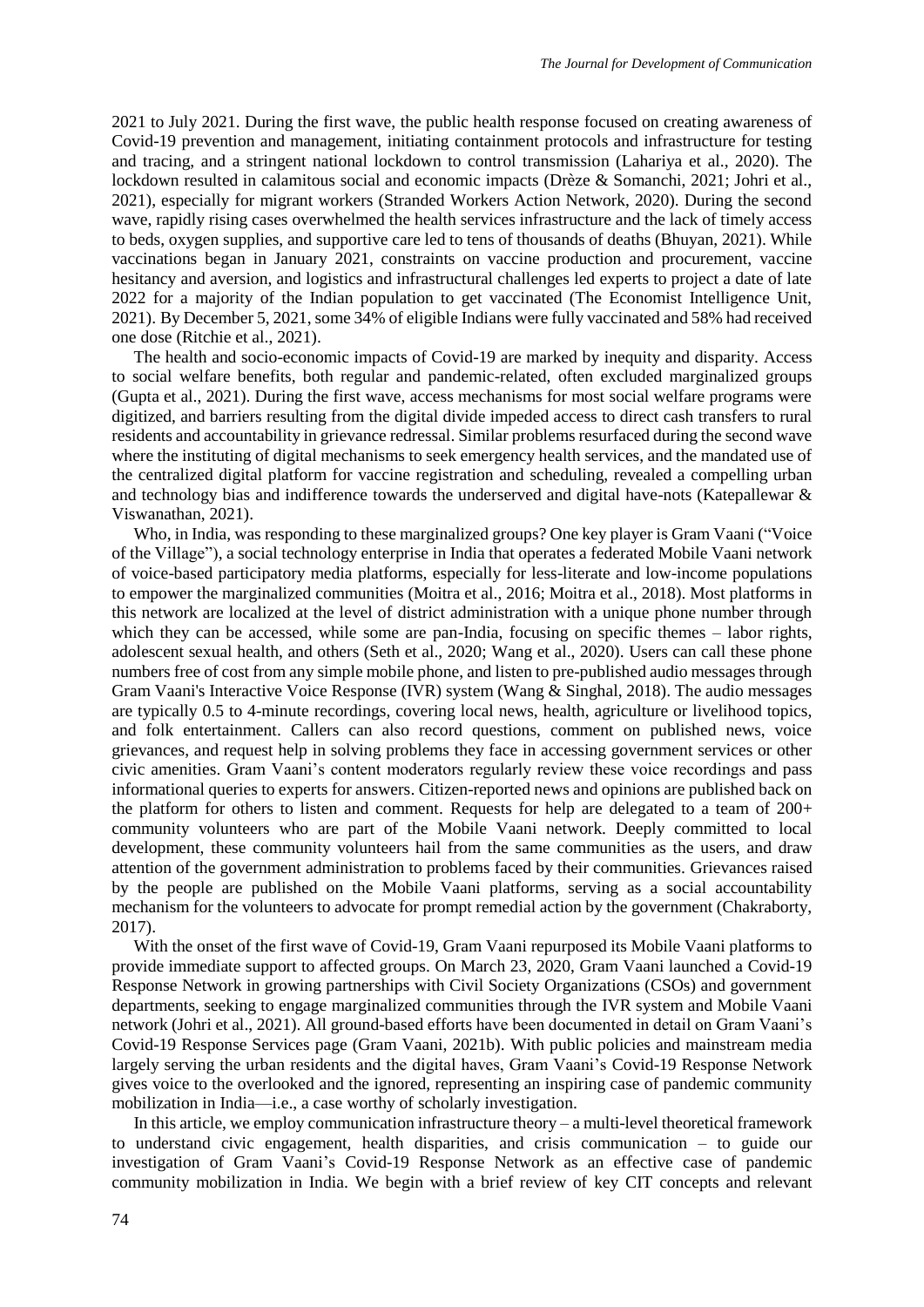empirical studies, leading to the research questions and unique contributions of this case study. We then apply key CIT concepts to analyze the structure, operations, and IVR data of Gram Vaani's Covid-19 Response Network. Our results feature insights into how a voice-based mobile network of participatory media platforms can meet the needs of rural communities and migrant workers and provide timely support on the ground. We conclude by discussing lessons learned from our CIT case analysis and its important implications for establishing technology-enabled networks for the marginalized and information have-nots.

# **Literature Review**

#### Communication Infrastructure Theory Overview

Communication infrastructure theory (CIT) is an ecological framework about communication in communities (Ball-Rokeach et al., 2001; Kim & Ball-Rokeach, 2006), and essential for understanding and improving community outreach and mobilization to facilitate civic engagement, reduce health disparities, and mitigate crisis situations (e.g., Cohen et al., 2002; Jung et al., 2013; Wilkin, 2013). While acknowledging the macro-level political, economic, and media infrastructure, CIT particularly emphasizes community-based enablers and constraints at the micro-level, the meso-level, and in between (Kim et al., 2018; Kim & Ball-Rokeach, 2006; Matsaganis et al., 2010; Matsaganis et al., 2014). Put another way, the *communication infrastructure* of a community is essentially a storytelling network set in its communication action context (Ball-Rokeach et al., 2001; Kim & Ball-Rokeach, 2006).

The *storytelling network* (STN) comprises of actors – across different levels, who can share information and tell stories about a community. Micro-level STN actors are individual members who share their lived experiences through interpersonal and/or mediated networks. Meso-level STN actors include community-based organizations and geo-ethnic media that focus their stories on a particular geography (e.g., neighborhoods) and/or a certain population group (e.g., minorities). Macro-level STN actors include governmental agencies and media institutions that broadcast stories about an entire region or country (Kim & Ball-Rokeach, 2006). Recently, CIT extended the STN to include *interstitial actors* who hold a dual identity – i.e., belonging to the same community *and* serving a local organization (Matsaganis et al., 2014). Community health workers are an example of interstitial workers – part of the community and a local health provider at the same time (Matsaganis et al., 2014; Wilkin et al., 2018). In our case, by identifying STN actors at these different levels in Gram Vaani's Covid-19 Response Network, we gain a better understanding of the roles of various stakeholders in overcoming barriers and enabling effective operations on the ground.

The *communication action context* (CAC) refers to the physical, technological, psychological, economic, and sociocultural factors that can enable and/or constrain communication among STN actors (Ball-Rokeach et al., 2001). Physical CACs can affect a community's communication capacity such as schools, parks, and libraries. Technological CACs are often part of built environments such as public transportation grid, telecommunication networks, and banking portals that may or may not be visible to community members. Psychological CACs account for the psychological attributes such as residents' perceptions about safety that is related to their engagement in their community. Economic CACs such as labor market, employment policies, and work conditions (i.e., job opportunities, hours and compensation) can motivate or prohibit members to participate in community affairs. Sociocultural CACs include ethnic heterogeneity or homogeneity, shared beliefs and values, cultural diversity, etc. (Ball-Rokeach et al., 2001). Two CAC subcategories are "comfort zones" (i.e., locations residents frequently visit) and "communication hotspots" (i.e., popular places for socialization; Wilkin et al., 2011). In our case, an identification of key enabling and/or constraining factors of CAC for pandemic community mobilization in Gram Vaani's Covid-19 Response Network, will help provide a deeper understanding of why certain operations worked well and where improvements are possible. Such an understanding can inform both strategic policy decisions and adaptive community actions.

Communication Infrastructure Theory Applications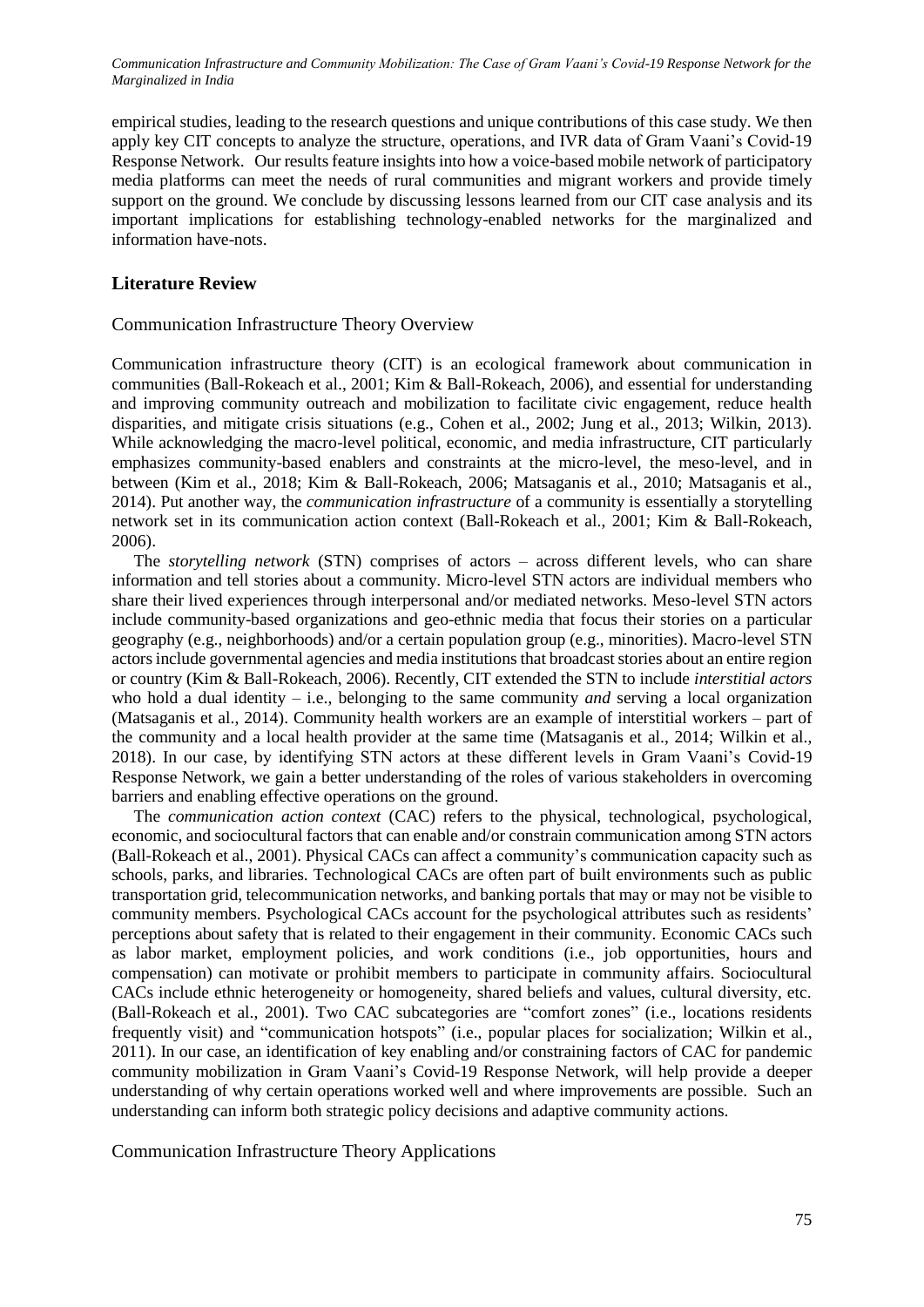Research insights on CIT have principally come – over two decades – from the Metamorphosis Project on multiethnic communities of the Greater Los Angeles area in the United States and other urban communities in the Global North. Further, CIT has been applied to gain deeper insights into civic engagement, health disparities, crisis communication, geo-ethnic media, globalization, and communication ecology and technologies (Metamorphosis, 2021). For our purposes of examining Covid-19 community mobilization, we highlight the most relevant CIT examples and studies regarding civic engagement, health disparities, and crisis mitigation.

In civic engagement, CIT has guided community-based collaborations to identify critical stakeholders and missing connections, assess individual members' sense of belonging and perceived collective efficacy, and facilitate evidence-based strategies and actions (Broad, 2016; Chen et al, 2018; Kim & Ball-Rokeach, 2006; Villanueva et al., 2017). CIT was employed to construct, maintain, and evaluate a community news website that served residents of Alhambra, California (Chen et al., 2012). To make local news stories more linguistically accessible and culturally relevant, the team adopted a hybrid model of professional-citizen journalism to engage STN actors. The micro-level STN actors included local residents of different cultural backgrounds, the meso-level STN actors included organizations and geo-ethnic media for Chinese, Latinx, and White residents, and the interstitial STN actors included 100+ community members, from studentsto local activists. A professional editor trained the community members to create original content and volunteers helped translate it into Chinese and Spanish (Chen et al., 2018). A program evaluation revealed a positively reinforcing loop between residents' civic participation and their association with the news website (Liu et al., 2018), marking the importance of utilizing specific geo-ethnic media for sustained engagement (Chen et al., 2018). Applications of CIT in civic engagement also includes programs for food justice (Board, 2016), urban planning (Villanueva et al., 2017), and commuter engagement (Jung & Kim, 2021). The Mobile Vaani platforms similarly engage STN actors who come forward voluntarily from the community to contribute local news relevant for the residents, on topics such as useful government welfare schemes, weather advisory that can benefit farmers, and community events like festivals (Moitra et al., 2016). CIT's application to describing the STN can help reveal different kinds of micro, meso, and macro relationships in the network, and especially how these networks provided valuable support for community mobilization during the pandemic.

In health promotion, CIT has been employed to formulate communication strategies to reach populations disproportionately affected by health disparities, informing the design, implementation, and monitoring of community-based interventions (e.g., Matsaganis et al., 2014; Wilkin et al., 2011; Wilkin et al., 2018). The 9-1-1 Project in Atlanta, Georgia, used CIT to locate STN actors and relevant CAC to reach 911 callers who were using emergency services for non-emergency purposes, subsequently facilitating their enrollment in suitable healthcare programs (Wilkin et al., 2011). The meso-level STN actors included neighborhood health, recreational, educational, political, and religious centers as well as local newspapers and a telephone message service. The interstitial STN actors included two community health workers, a videographer, and a residential researcher. They leveraged comfort zones and communication hotspots (e.g., local businesses, convenience stores, hair salons, and the YMCA recreational center) to distribute promotional materials and host "mini" health fairs. Barriers such as medical mistrust and lack of transportation were overcome as "hard-to-reach" residents received assistance with blood pressure monitoring and access to other healthcare services (Wilkin et al., 2011). Other CIT projects have helped to clarify the unmet needs and missing linkages in low-income communities and ethnic minority groups in order to reduce health disparities in managing chronic conditions, sexual and reproductive health, and mental health (Abril et al., 2015; Estrada et al., 2018; Matsaganis et al., 2014; Wilkin, 2013; Wilkin et al. 2010; Wilkin et al., 2018). Gram Vaani provides services in remote rural areas with similar issues with a lack of reliable information, and persistent myths and misinformation, which influences the adoption of better health practices in the community. STN actors including community health workers and self-help group networks play a vital role in behavior change communication through interpersonal interactions. Mobile Vaani platforms have also been leveraged to provide authoritative information to community members, and interactive services where community members ask questions regarding their doubts, by bringing in both external experts as well as STN actors from the community itself (Chakraborty et al., 2019). During the pandemic, the Mobile Vaani platforms were heavily used for promotion of safe health practices and to strengthen the STN network.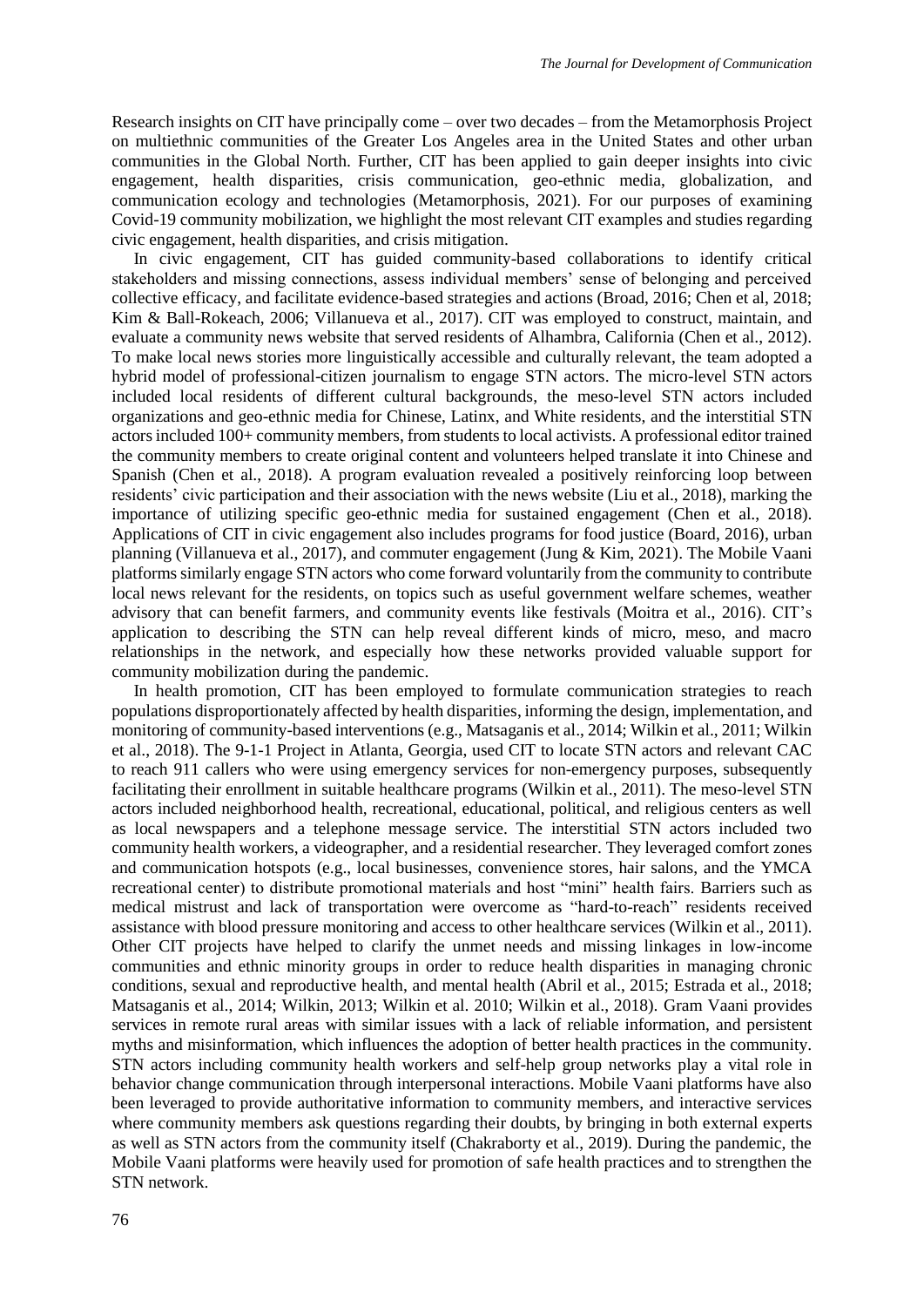In crisis communication, CIT has been employed to understand how community members rely on existing communication channels to obtain relevant information, reduce uncertainty, and participate in civic actions. Crises could range from terrorist attacks and natural disasters to everyday chronic stress and long-term effects of urban riots (Cohen et al., 2002; Jung & Moro, 2014; Jung et al., 2013; Matei et al., 2001). CIT researchers found that Tokyo residents responded differently to the 2011 Great East Japan Earthquake depending on their neighborhood STN connectedness and individual internet connectedness (Jung et al., 2013). Social media facilitated communication among community members, functioned as crisis management tools for local governments and media organizations; and enabled information sharing among STN actors across levels (Jung & Moro, 2014). Digital technologies, CIT researchers have emphasized, are a crucial facilitator and catalyst for large-scale and rapid community outreach and mobilization, especially during crises (Ognyanova & Jung, 2018). In our case, Mobile Vaani represents a unique, timely, and empowering communication network in India at the time of a national public health crisis in a global pandemic. It was leveraged at scale during both waves by people to seek assistance on problems related to access to cash entitlements, food shortages, access to health treatment, vaccination scheduling, transportation, and other issues. The Mobile Vaani platform helped connect these people with STN actors such as local community volunteers, government officials, hospitals, and other stakeholders, to provide response and improve accountability in the provisioning of relief services by government agencies and other stakeholders (Johri et al., 2021).

#### Research Gaps and Present Study

While a majority of the CIT literature has focused on urban communities in the United States or other developed countries, there is a growing number of studies to include marginalized communities in more diverse cultural contexts such as rural residents (e.g., Abril et al., 2015; Estranda et al., 2018), migrants and immigrants (e.g., Lim et al, 2021; Kim & Kim, 2018), and disaster victims (e.g., Jung & Moro, 2014; Jung et al., 2013). In light of the ongoing Covid-19 global pandemic and our case in point, Gram Vaani's Covid-19 Response Network for community mobilization among the marginalized in India, CIT is an especially useful theoretical framework for our study of as it combines aspects of civic engagement, health disparities, and crisis communication. The STN actors connected through the Mobile Vaani platforms provided assistance to the communities on all these fronts, and the use of CIT to contextualize this response can be useful to understand the strengths, weakness, and missed opportunities in Gram Vaani's Covid-19 response. Therefore, the following research questions were posed:

- RQ1: Who were the STN actors across different levels?
- RQ2: What were the enabling and constraining CACs?
- RQ3: How did the STN actors leverage enabling CACs and overcome constraining CACs to foster meaningful impact on the marginalized communities?

### **Method**

We adopted a case study approach to explore community mobilization through Gram Vaani's Covid-19 Response Network over a 15-month period. This method allowed us to develop a multi-faceted and holistic understanding of a rapidly evolving and complex public health phenomenon (Crowe et al., 2011). The primary source of this study is the Gram Vaani (2021b) Covid-19 Response Services page with detailed documentation from March 21, 2020 to June 24, 2021 and 283 hyperlinked supplementary documents. Our authorship team consists of two members of Gram Vaani, a public health expert, and two communication scholars – all with a history of collaboration. Through multiple iterations, we established mutual understandings of CIT key tenets (i.e., STN and CAC) and applied research examples. We then extracted relevant data from the source documents and discussed their relevance to answer the research questions. First, we collectively reviewed and agreed on the major areas of pandemic community mobilization to help organize our analysis and results. Then we used an iterative process to identify micro-level, meso-level, interstitial, and macro-level STN actors in each of the three major areas. Similarly, we focused on the most enabling and constraining CACs in each specific area. Finally, we selected a diverse array of significant impact pathways, including a description of the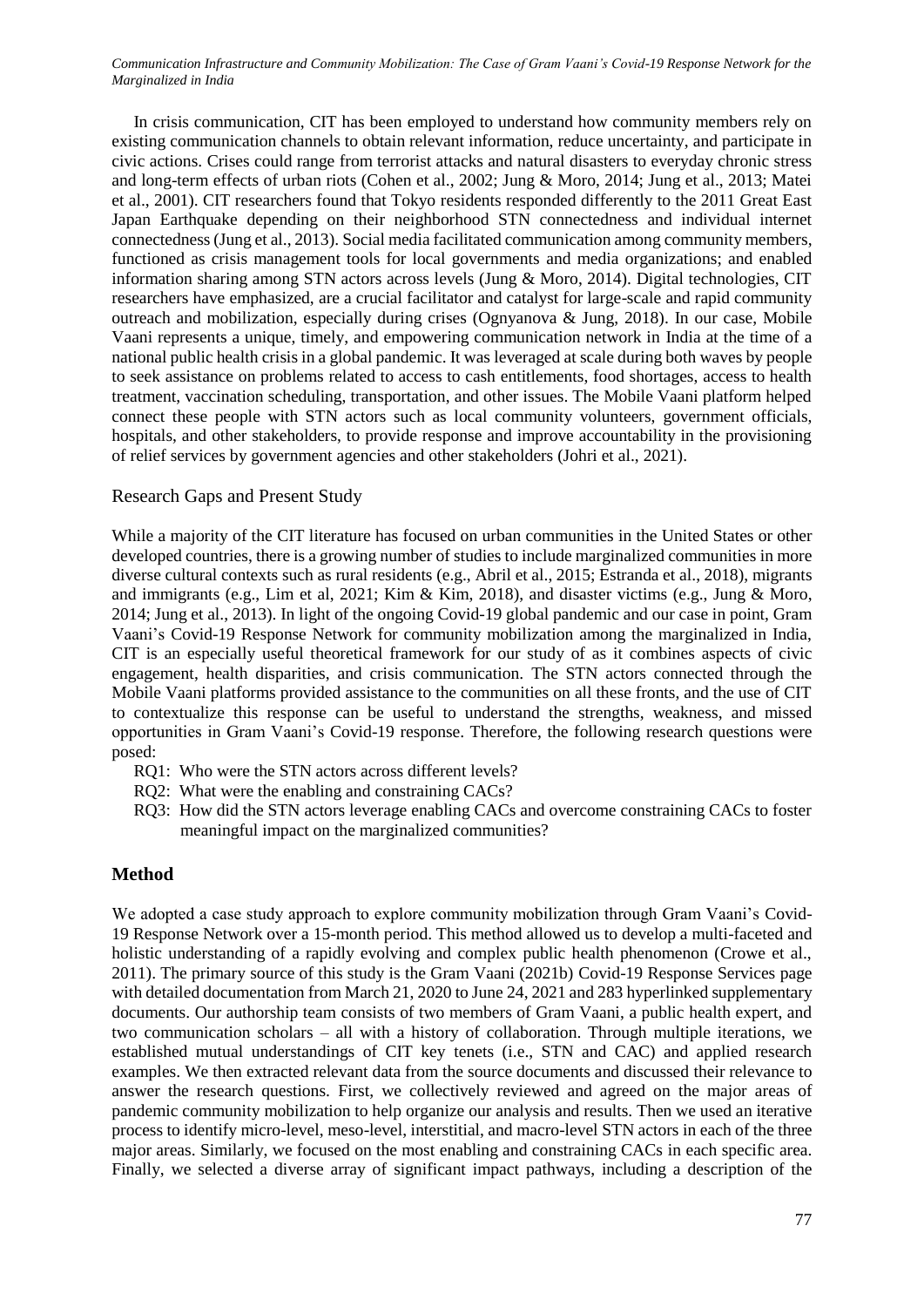problems faced by the communities and how the STN actors helped address them by improving the CAC infrastructures. We also added a concrete impact story that Gram Vaani featured in their fieldwork of community mobilization during our study time period.

# **Results**

In 15 months, 870,000 individuals used the Mobile Vaani platforms, made 2.5 million calls, recorded 24,880 voice reports, and shared 2,327 impact stories (Gram Vaani, 2021a). The Gram Vaani Covid-19 Response Network dynamically evolved with changing community needs. Using real-time, two-way communication through its IVR system, response services were mobilized to bridge exclusionary gaps faced by communities in *three* major areas (Gram Vaani, 2021b), which we used to organized our case analysis and findings:

- 1. *Health promotion and healthcare access:* raising Covid-19 awareness, facilitating preventive and curative Covid-19 healthcare access, and assisting with non-Covid-19 healthcare access. During both the first and second waves, organizational partners who were trained in public health helped create appropriate awareness messages related to Covid-19 prevention, detection, and management. These messages were published as audio recordings on Mobile Vaani to bring actionable information to people who did not have access to any other digital media channels. During the second wave, the Covid-19 Response Network especially responded to immediate health needs of communities by assisting people with ambulances and coordinating supply of oxygen cylinders at local health facilities, and tele-consultancy services to provide professional medical advice families with infected patients in home care.
- 2. *Livelihood support and working conditions*: helping migrant workers cope with sudden loss of livelihood, seeking of alternatives, and community advocacy for improving working conditions. Due to a sudden loss of sources of income especially during the first wave when a national lockdown was hurriedly imposed without any warning, emergency cries for help about food and cash shortages was raised by people on Mobile Vaani. These came both from rural areas as well as by stranded migrant workers in the cities. Mobile Vaani channeled these cases to CSO partners who were helping communities in these geographies by providing food-kits and cash support. Rapid surveys on Mobile Vaani of stranded migrant workers were also used to ascertain demand for inter-state travel, including what trains were to be arranged in cooperation with other CSO partners and government departments. During and after the first wave, Gram Vaani team members and their research collaborators used the Mobile Vaani voice reports to publish articles in the mass media. Other collaborators in the Covid-19 Response Network used this data for public interest litigations. These efforts helped highlight the problems faced by vulnerable communities, leading to a demand prompt action by the government.
- 3. *Safety nets and essential services*: overcoming challenges for accessing social protection services, and helping communities cope with disruptions in educational services and local governance. Voice reports on Mobile Vaani about poorly functioning public services and access to welfare schemes were used by the interstitial actor network of volunteers to escalate issues to local government authorities. Many voice reports were also publicly published on Mobile Vaani to demand social accountability, resulting in smoother provisioning of these services. Volunteers working with Mobile Vaani also directly assisted people through online registration for social welfare schemes and helped correct their personal details due to which they had faced problems in accessing governmental emergency measures.

### Multilevel STN Actors

As shown in Table 1, the micro-level STN actors were Mobile Vaani users who lived in rural communities and in urban areas (e.g., migrant workers) and called the IVR system for information and/or share their concerns. The interstitial STN actors included various volunteers in addition to the paid frontline workers. The meso-level STN actors were a diverse set of CSO partners who, together with Gram Vaani, formed a Covid-19 Response Network to fulfill various goals—content production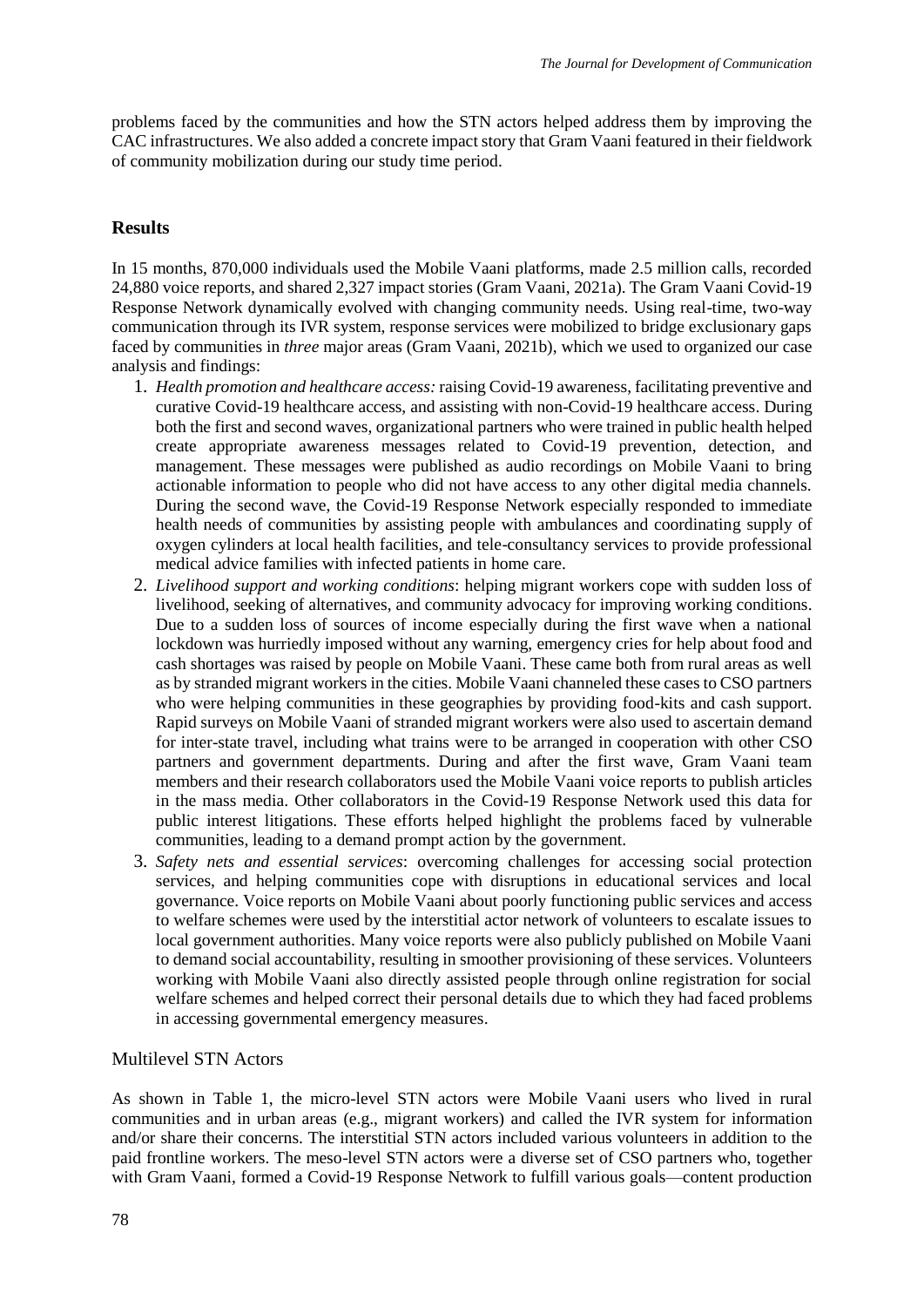and dissemination, service access and delivery, and research and advocacy. Macro-level STN actors included government departments who responded to citizen concerns raised through the Mobile Vaani network, and mass media channels that carried news articles about these concerns to amplify the plight of marginalized groups.

| <b>STN</b> Actors          | <b>Health Promotion and</b><br><b>Healthcare Access</b>                                                                                                                                                                                                                                                                                             | <b>Livelihood Support and</b><br><b>Working Conditions</b>                                                                                                                                                    | <b>Safety Nets and</b><br><b>Essential Services</b>                                                                                                                                                                                    |
|----------------------------|-----------------------------------------------------------------------------------------------------------------------------------------------------------------------------------------------------------------------------------------------------------------------------------------------------------------------------------------------------|---------------------------------------------------------------------------------------------------------------------------------------------------------------------------------------------------------------|----------------------------------------------------------------------------------------------------------------------------------------------------------------------------------------------------------------------------------------|
| Micro-level actors         | Mobile Vaani users in rural<br>and peri-urban areas, low<br>income, low digital literacy                                                                                                                                                                                                                                                            | Mobile Vaani users who<br>are migrant/resident<br>workers                                                                                                                                                     | Mobile Vaani users in<br>rural communities and<br>migrant/resident workers<br>in peri-urban areas                                                                                                                                      |
| <b>Interstitial actors</b> | Mobile Vaani volunteers<br>Frontline workers                                                                                                                                                                                                                                                                                                        | Mobile Vaani volunteers<br>Frontline workers<br><b>Stranded Workers Action</b><br>Network volunteers<br>Ghar Bheji Campaign<br>volunteers<br><b>Migrant Transport</b><br><b>Support Network</b><br>volunteers | Mobile Vaani volunteers<br>Frontline workers                                                                                                                                                                                           |
| <b>Meso-level actors</b>   | Content partners<br>Regional language<br>translation partners<br>Content dissemination and<br>amplification partners<br>Covid-19 self-assessment,<br>tracking and referral<br>partners<br>Vaccination registration<br>support partners<br>Tele-consultancy partners<br>Emergency support<br>partners<br>Non-emergency health<br>counseling partners | Food and cash support<br>partners<br>Transportation support<br>partners<br>Research and advocacy<br>partners                                                                                                  | Access to emergency,<br>regular, and<br>supplementary social<br>protection partners<br>Research partners<br>Knowledge sharing<br>partners<br>Content partners<br>Content delivery and<br>advocacy partners<br>Civic amenities partners |
| <b>Macro-level actors</b>  | Government departments<br>Mainstream media<br>Donors for CSOs                                                                                                                                                                                                                                                                                       | Government departments<br>Mainstream media<br>Donors for CSOs                                                                                                                                                 | Government departments<br>Mainstream media<br>Donors for CSOs                                                                                                                                                                          |

**Table 1:** Multilevel Storytelling Network Actors of Gram Vaani's Covid-19 Response Network in India

*Note*. A comprehensive and detailed table is available at https://bit.ly/3AaSsk7

# Enabling and Constraining CAC

Table 2 summarizes the enabling and constraining CACs. Our analysis pointed to several poorly functioning infrastructures for health promotion and healthcare access. These included quarantine facilities for migrant workers, transportation services to health centers, and provisioning of emergency aid – i.e., shortage of oxygen, thermometers, oximeters, and medications for Covid-19 and non-Covid-19 treatments. Further, work-related systems were severely dysfunctional, including timely processing of wages or withdrawals of social security contributions. These greatly impaired livelihoods and living conditions of migrant and residential workers. Barriers existed for workers to access safety nets and essential services. The infrastructure for providing emergency rations and cash transfers to poor families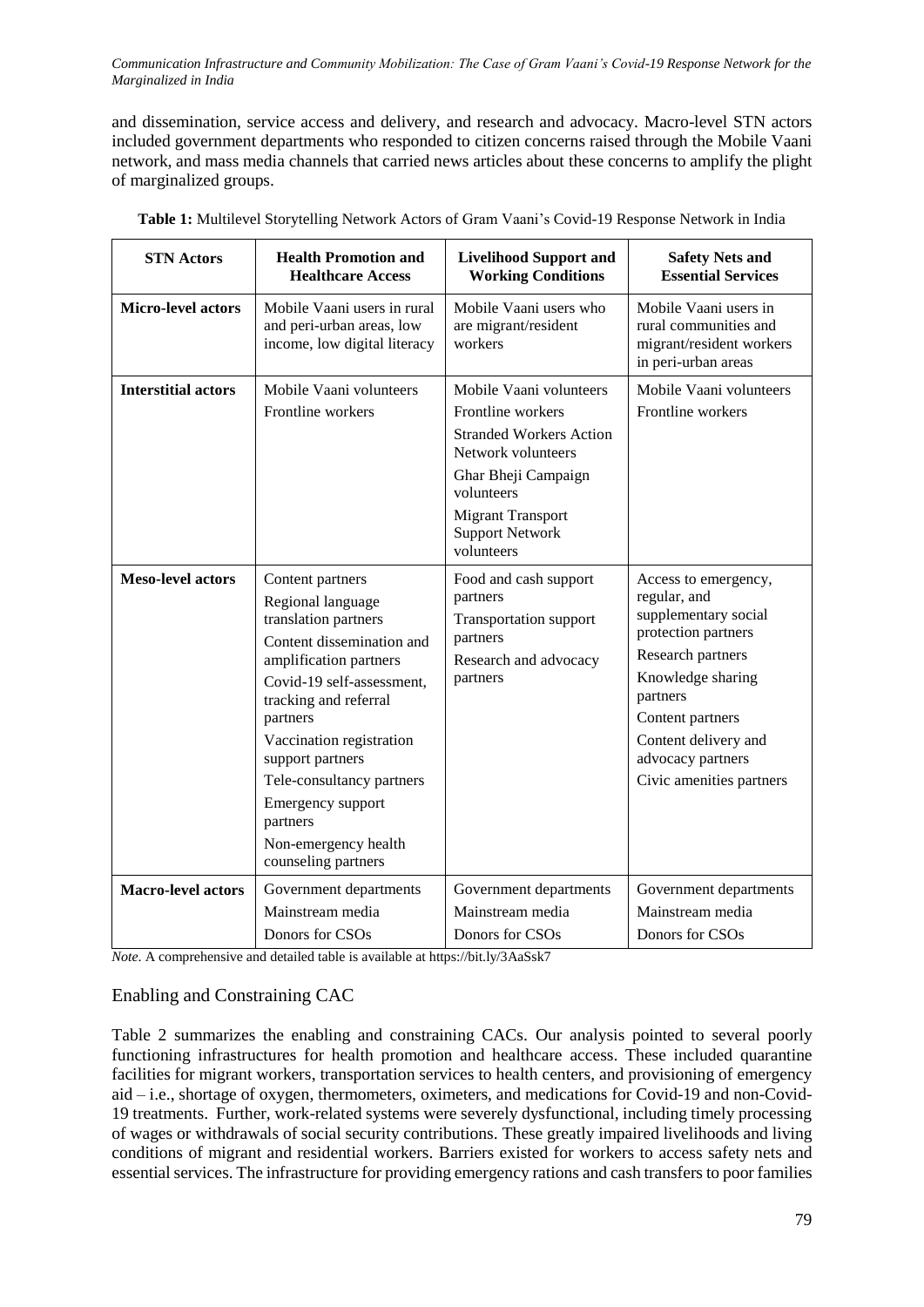was often absent. Linkages between bank accounts and digital-ID systems for cash transfers were broken, records mismatched due to data-entry errors, and food security schemes were non-inclusive. Local officials – banking agents or operators of Fair Price Shops – were often non-cooperative. Across all areas, the Mobile Vaani participatory media platforms served as not only an enabling and but an empowering CAC, channeling problems and grievances to appropriate STN actors, and offering realtime on-the-ground assistance through volunteers. Thus, social accountability of macro-level actors – such as government departments – to respond to citizens' needs was enforced.

| <b>CAC Factors</b>                                                             | <b>Health Promotion and</b><br><b>Healthcare Access</b>                                                                                                                                                                                   | <b>Livelihood Support and</b><br><b>Working Conditions</b>                                                                                                                                                                                                                                                                                | <b>Safety Nets and</b><br><b>Essential Services</b>                                                                                                                                                                                                                                                                                                                                            |
|--------------------------------------------------------------------------------|-------------------------------------------------------------------------------------------------------------------------------------------------------------------------------------------------------------------------------------------|-------------------------------------------------------------------------------------------------------------------------------------------------------------------------------------------------------------------------------------------------------------------------------------------------------------------------------------------|------------------------------------------------------------------------------------------------------------------------------------------------------------------------------------------------------------------------------------------------------------------------------------------------------------------------------------------------------------------------------------------------|
| <b>Enabling CACs</b>                                                           | Mobile Vaani<br>technological infrastructure<br>Assistance for overcoming<br>the digital divide by Gram<br>Vaani volunteers (e.g.,<br>vaccine registration)                                                                               | Mobile Vaani<br>technological<br>infrastructure (e.g.,<br>channeling cries of help<br>for food and cash to<br>appropriate CSOs)<br>Assistance for overcoming<br>the digital divide by Gram<br>Vaani volunteers (e.g.,<br>facilitate/support during<br>various processes viz. pre-<br>registration to end point<br>while availing schemes) | Mobile Vaani<br>technological<br>infrastructure<br>Assistance from Gram<br>Vaani's volunteers to<br>assist callers with getting<br>their entitlements,<br>demanding social<br>accountability, and<br>ensuring prompt actions<br>government officials                                                                                                                                           |
| Constraining<br><b>CACs</b> (poorly<br>functioning /absent<br>infrastructures) | Quarantine centers<br>Health centers and<br>emergency aid (oxygen,<br>thermometer, oximeter,<br>medications) for COVID<br>and non-COVID treatment<br>Toll-free helplines<br>Transport (ambulances)<br>COVID vaccination online<br>portals | Work allocation or wage<br>payment processing<br>Employee records                                                                                                                                                                                                                                                                         | Back-end processing<br>stage, due to Aadhaar<br>linkage, spelling error,<br>blocked accounts, etc.<br>Ration card<br>Lack of cooperation/non-<br>compliant behavior on the<br>part of local officials,<br>individual banking agents,<br>or operators at Fair Price<br>shops<br>Cash transfer apps<br><b>National Payments</b><br>Corporation of India's<br>digital infrastructure<br>Food kits |

|--|

# Impact Pathways and Stories

Three major impact pathways existed to address the exclusionary gap in health promotion and healthcare access. First, during both waves, meso-level STN actors with public health expertise helped create and tailor messages on Mobile Vaani for Covid-19 prevention, detection, and management, bringing actionable information to the information have-nots and thereby providing an enabling CAC. Second, STN actors across various levels responded to communities' immediate health needs – especially during the second wave – by assisting with coordination of ambulances and oxygen cylinders at local health facilities, and facilitating tele-consultations with professional medical personnel for families with infected patients in home care. This enabling CAC was performed by channeling requests made by Mobile Vaani users to CSO partners that had matching support capabilities. Third, Mobile Vaani effectively connected community members with the interstitial STN actors – the local volunteers,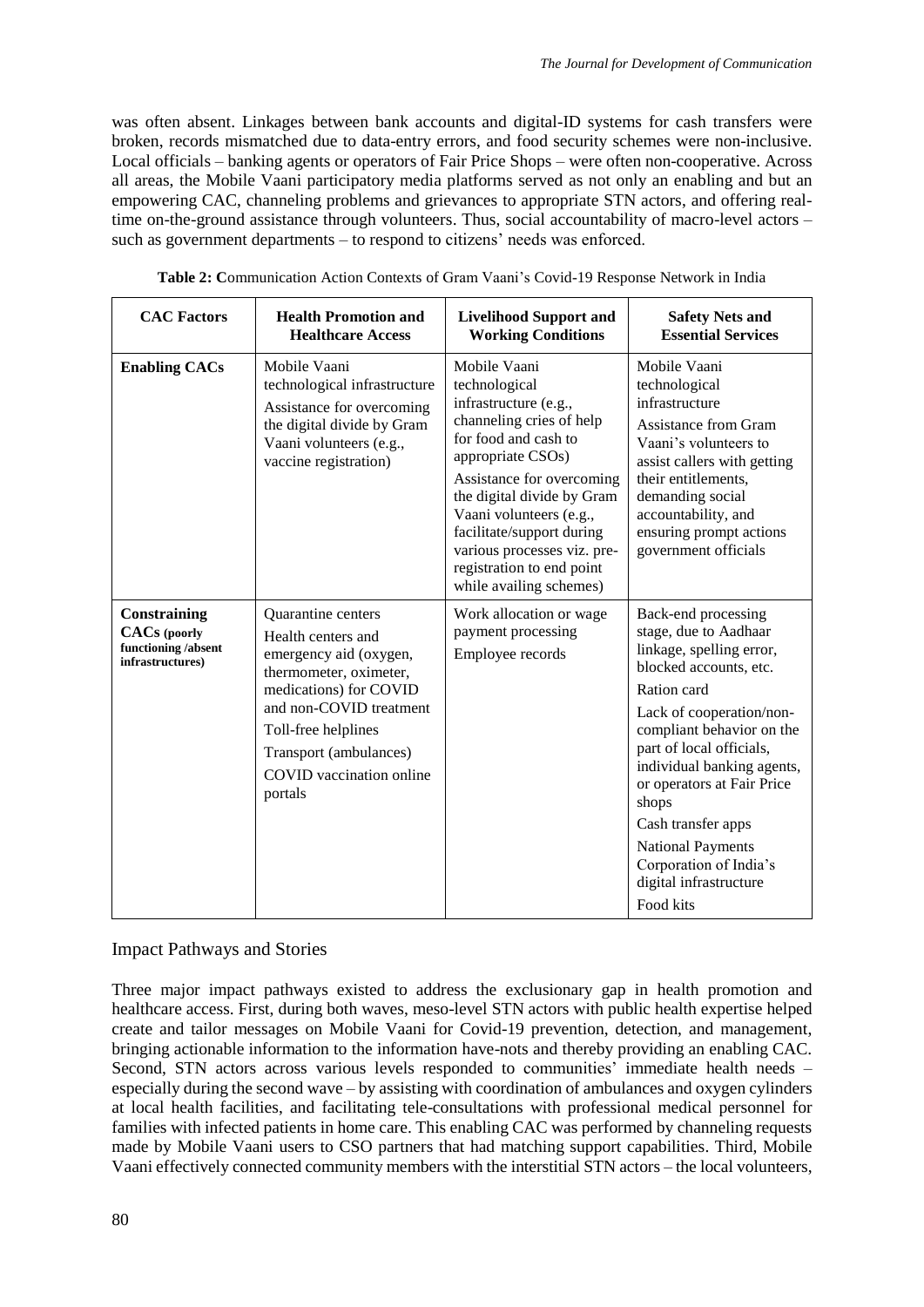who helped organize vaccination camps and assisted with digital vaccine registration for non-Internet users. Figure 1 shows one of many impact stories in this area.



Figure 1: Mobile Vaani Impact Story for Health Promotion and Healthcare Access

Three major impact pathways existed to address the exclusionary gap in the area of livelihood support and working conditions. First, the Mobile Vaani platform directly assisted rural residents and stranded urban migrant workers with food and cash on account of loss of income, especially during the first wave when a national lockdown was hurriedly imposed without warning. Mobile Vaani channeled these need-based cases to meso-level CSO partners in these geographies so they could provide foodkits and cash support. Second, the Gram Vaani team and their partners used rapid IVR surveys to collect data from migrant workers, leveraging the research findings for advocating with government officials. By sharing findings on the mass media and through public interest litigations, the government was pressured to promptly arrange trains for interstate travels and provide access to employment-related benefits to not violate labor laws. Third, a new partnership was forged, especially during the second wave, through the emergence of a crowd-funded network that mobilized resources for food-kits and cash transfers to assist households whose livelihoods were severely impacted (e.g., visually impaired citizens who had lost their jobs). Figure 2 shows one of many impact stories in this area.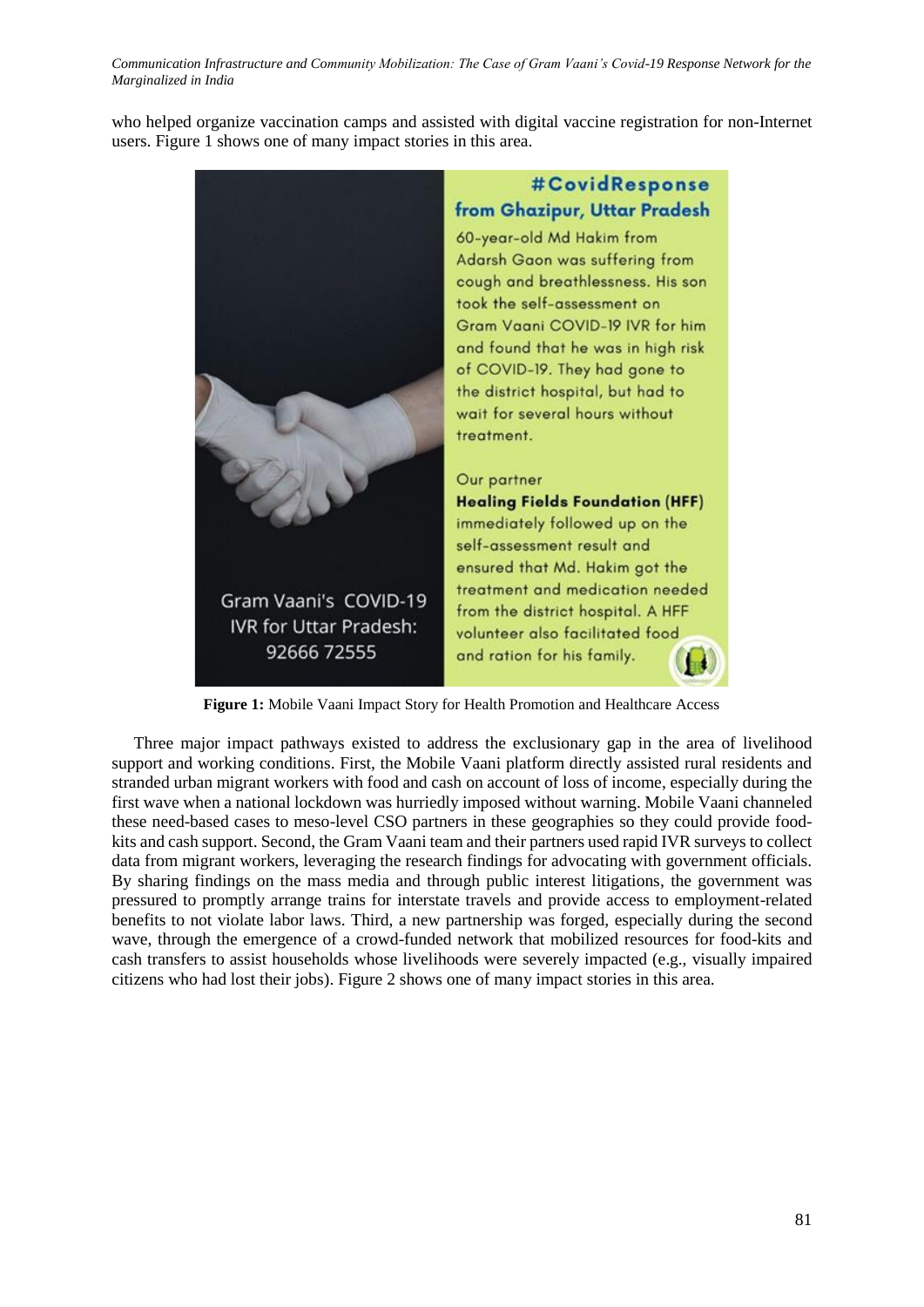# **THOZHILALAR KURAL** I was working in a textile company in the packaging section with a wage

of Rs. 150/day. I live with my mother who is a sanitary worker at school. She gets a very minimal wage and it's hard to run our family. During the lockdown, my mother and I had no job and this made our situation worse. As we were looking for help, we registered for relief support in Thozhilalargal Kural IVR. They immediately contacted us and transferred relief cash to my bank account. We thank their timely help received from the IVR and I believe this will help many visually challenged people like me.

#### **Sanal Rai**

VISUALLY CHALLENGED PERSON FROM TIRUPUR, TAMIL NADU



**Figure 2:** Mobile Vaani Impact Story for Livelihood Support and Working Conditions

Two major impact pathways existed to address the exclusionary gap in the area of safety nets and essential services. First, Mobile Vaani empowered its marginalized users to record voice reports on poorly functioning public services, and when they had difficulty accessing welfare schemes. Their stories were used by the interstitial STN actors of network volunteers to escalate issues to local government authorities. Many were published on Mobile Vaani to demand social accountability, culminating in smoother provision of these services. Second, the Mobile Vaani volunteers directly assisted many needy families, bringing them immediate relief through online registration for social welfare schemes. They also helped them fix personal data mismatches that precluded them from accessing emergency measures announced by the government. Figure 3 shows one of many impact stories in this area.



**Figure 3:** Mobile Vaani Impact Story for Safety Nets and Essential Services

# **Discussion**

#### Major Contributions

This case study is the first CIT application of pandemic community mobilization in the Global South with articulations in civic engagement, health disparities, and crisis mitigation. We identified STN actors across all levels as well as enabling and constraining CACs in Gram Vaani's Covid-19 Response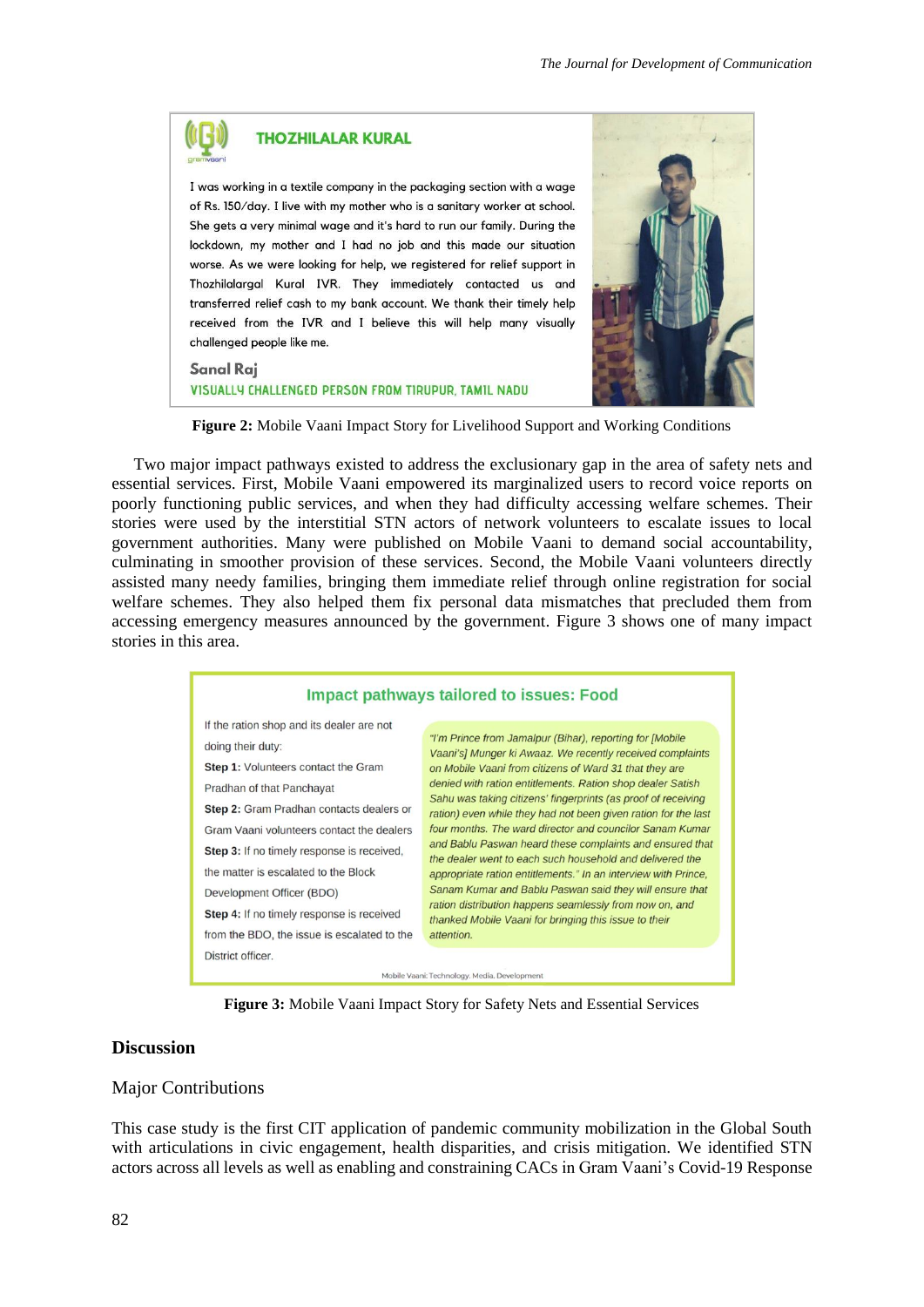Network for pandemic community mobilization. The impact pathways through which the Mobile Vaani platforms provided an enabling and empowering CAC for relevant STN actors to serve the marginalized citizens – and that too during a pandemic—highlights the enormous value of participatory digital storytelling for community outreach and mobilization. These pathways were effectively mobilized because the micro-level STN actors (the Mobile Vaani users) were connected with meso-level STN actors (CSO partners) and macro-level STN actors (government departments and mass media). These connections worked as the interstitial STN actors (groups of volunteers) directly and promptly assisted those who were needy, while holding government agencies accountable to respond to these needs speedily.

It is the nature of epidemics and pandemics to expose the fault lines in society, wreaking devastation through pathways of pre-existing vulnerabilities (Singhal  $\&$  Kim, 2021). The greatest impact of Covid-19 in India has indisputably been on the most marginalized and resource-poor citizens. For the most vulnerable, the core social determinants of health – food, livelihoods, and housing – were jeopardized further as a result of pre-existing poverty and lack of social safety nets (Johri et al., 2021). Their futures are deeply endangered too as continued disruption of regular schooling and essential services erodes health, nutritional, and educational gains from past years of social development efforts (Drèze & Somanchi, 2021). By providing a community-based two-way communication channel for these weaker sections of society, Gram Vaani's Covid-19 Response Network amplified the voices of the most vulnerable, addressed their immediate needs on the ground in real time, and swiftly adapted to the unfolding pandemic.

The results of our CIT case study, and the implications arising from them, are not small. They hold tremendous theoretical and heuristic value to engage with resource poor communities in a participatory manner through technology-enabled mobile platforms. Whether for strategic planning, mapping of local resources and actors, or field implementation with accountability, communication infrastructure theory – CIT – represents a framework for deliberation, decision-making, and collective action.

#### Limitations and Future Directions

Through a CIT application case study of Gram Vaani's Covid-19 Response Network, we identified STN actors at all levels, investigated CACs with enabling or constraining factors, and analyzed how SNT actors leveraged enabling CACs and circumvented constraining CACs to meaningfully impact marginalized communities in India. Constraints of time and resources did not allow us to delve deeper into the IVR survey data to supplement our results with systematic quantitative analyses. Nor could we gather additional primary data collection to enhance or extend the effort to map CIT. For example, social network analysis could have provided additional insights about the STN actors and the patterns of their interconnections (An & Mendiola-Smith, 2018). Key variables in the CIT literature, such as integrated connectedness to community storytelling network (or ICSN; see Nah et al, 2021; Jung & Kim, 2021; Kim & Ball-Rokeach, 2006; Kim & Kim, 2018) can offer more rigorous measures for empirical testing in future research.

Furthermore, our results showed how different stakeholders interacted with the Mobile Vaani network to give voice to those who are typically powerless and marginalized. Digital technology and offline efforts played different roles in these critical processes to fight against the power imbalances (Wang et al., 2020; Wang et al., in press). In particular, Gram Vaani's volunteers are uniquely positioned to reach marginalized groups (Chakraborty et al., 2019; Moitra et al., 2018). In our case study, they represent significant interstitial STN actors who helped the information have-nots overcome the digital divide, ensuring their voices were heard and amplified. Their efforts are not only understudied and deserve attention, but their offline actions need be investigated in how they created an enabling container for social and behavior change communication (Johri et al., 2020).

#### *References*

Abril, E. P., Kupczyk, M., Zwicke, G. L., Mastarone, G. L., Irwin, T., & Dykens, A. (2015). Mapping the health communication infrastructure in rural Senegal: An assessment to support cervical cancer screening. *Journal of Applied Communication Research*, *43*(2), 242–262. https://doi.org/10.1080/00909882.2015.1019545

An, Z., & Mendiola-Smith, L. (2018). Mapping communication infrastructure theory onto Twitter: Network integration and neighborhood storytelling. *International Journal of Communication*, *12*, 4292–4312. https://ijoc.org/index.php/ijoc/article/view/8831/2484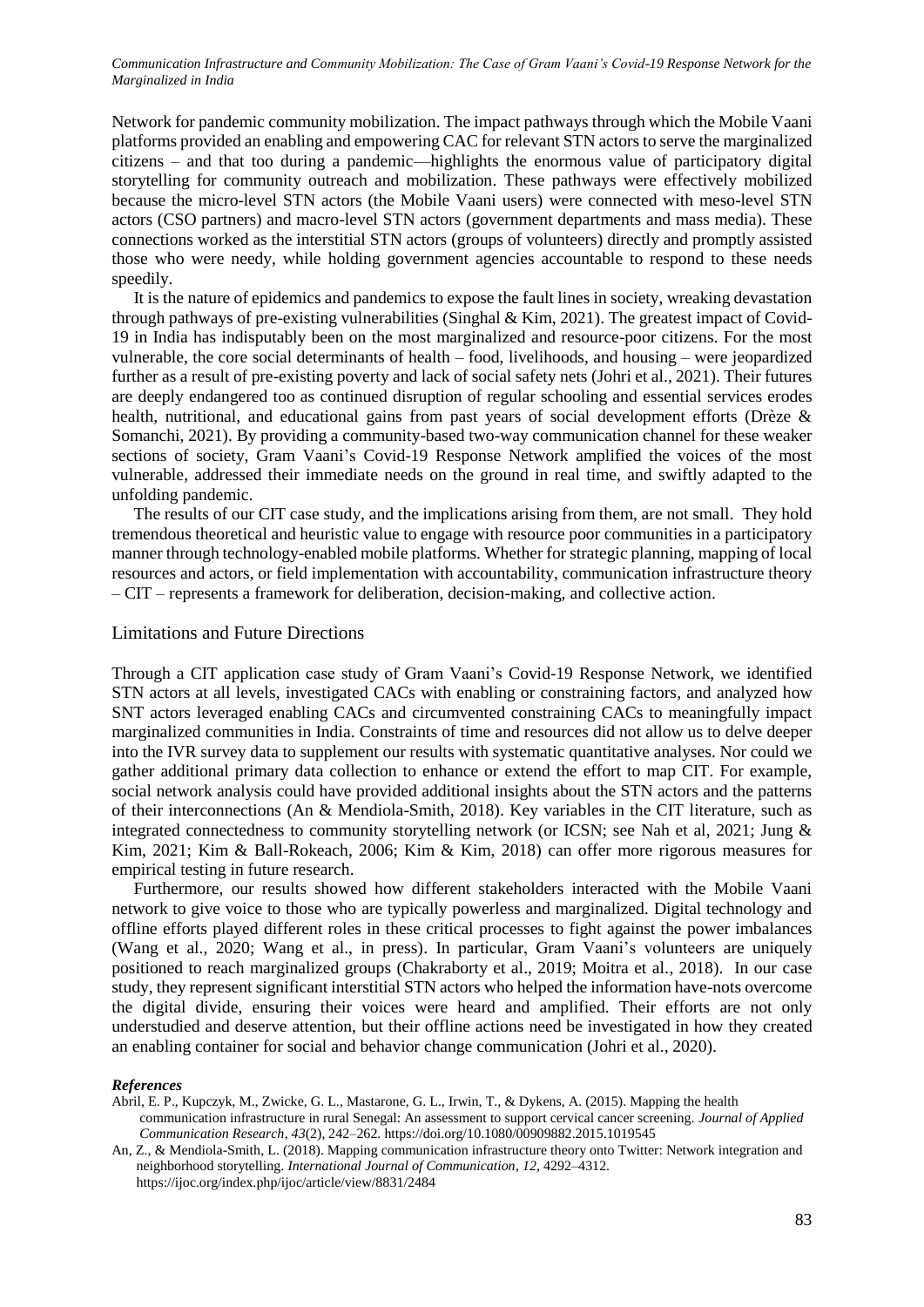- Ball-Rokeach, S. J. (1988). Media system dependency theory. In M. DeFleur & S. J. Ball-Rokeach (Eds.), *Theories of mass communication* (pp. 297–327). Longman Group.
- Ball-Rokeach, S. J., Kim, Y.-C., & Matei, S. (2001). Storytelling neighborhood: Paths to belonging in diverse urban environments. *Communication Research*, *28*(4), 392–428. https://doi.org/10.1177/009365001028004003
- Bhuyan, A. (2021, April 22). *As Covid-19 cases increased, oxygen beds fell, data show*. IndiaSpend. https://www.indiaspend.com/covid-19/as-covid-19-cases-increased-oxygen-beds-fell-data-show-743552
- Broad, G. M. (2016). *More than just food: Food justice and community change*. University of California Press.
- Chakraborty, D., Ahmad, M. S., & Seth, A. (2017, November 16–19). *Findings from a civil society mediated and technology assisted grievance redressal model in rural India*. In U. Saif (Chair), ICTD '17: Ninth International Conference on Information and Communication Technologies and Development, Lahore, Pakistan. https://doi.org/10.1145/3136560.3136574
- Chakraborty, D., Gupta, A., & Seth, A. (2019, January 4–7). *Experiences from a mobile-based behaviour change campaign on maternal and child nutrition in rural India*. In R. Chandwani & P. Singh (Chairs), ICTD '19: Tenth International Conference on Information and Communication Technologies and Development, Ahmedabad, India. https://doi.org/10.1145/3287098.3287110
- Chen, N.-T. N., Dong, F., Ball-Rokeach, S. J., Parks, M., & Huang, J. (2012). Building a new media platform for local storytelling and civic engagement in ethnically diverse neighborhoods. *New Media & Society, 14*(6), 931–950. https://doi.org/10.1177/1461444811435640
- Cohen, E. L., Ball-Rokeach, S. J., Jung, J.-Y., & Kim, Y.-C. (2002). Civic actions after September 11th: Exploring the role of multi-level storytelling. *Prometheus*, *20*(3), 221–228. https://doi.org/10.1080/08109020210141344
- Crowe, S., Cresswell, K., Robertson, A., Huby, G., Avery, A., & Sheikh, A. (2011). The case study approach. *BMC Medical Research Methodology*, *11*, Article 100. https://doi.org/10.1186/1471-2288-11-100
- Drèze, J., & Somanchi, A. (2021). *The Covid-19 crisis and people's right to food*. https://doi.org/10.31235/osf.io/ybrmg
- Estrada, E., Ramirez, A. S., Gamboa, S., & de herrera P. A. (2018). Development of a participatory health communication intervention: An ecological approach to reducing rural information inequality and health disparities. *Journal of Health Communication*, *23*(8), 773–782. https://doi.org/10.1080/10810730.2018.1527874
- Forbes India. (2021, March 24). *Timeline: How Covid-19 has evolved in India*. https://www.forbesindia.com/article/newsby-numbers/timeline-how-covid19-has-evolved-in-india/67113/1
- Government of India, Ministry of Health and Family Welfare, Press Information Bureau. (2020, January 30). *Update on Novel Coronavirus: One positive case reported in Kerala*. PIB Delhi.
	- https://pib.gov.in/PressReleseDetail.aspx?PRID=1601095
- Gram Vaani. (2021a, June 24). *Covid-19 interactive voice response system real-time dashboard*. https://app.powerbi.com/view?r=eyJrIjoiMjQyM2M1MjUtNjVkZS00M2JiLWE3MzEtMDJjMjc3OTJiNjg1IiwidCI6IjM zOGUyNDJjLWI4NjktNDI5OC1iZjNlLTZmMTY4ZTk3NjgyZiJ9
- Gram Vaani. (2021b, June 24). *Covid-19 response services*. https://gramvaani.org/?p=3631
- Gupta, A., Narayanan, A., Bhutani, A., Seth, A., Johri, M., Kumar, N., Ahmad, S., Rahman, M., Enoch, L., Kumar, D., Sharma, A., Kumar, A., Pappu, L. R., & Pant, D. (2021, March). *Delivery of social protection entitlements in India: Unpacking exclusion, grievance redress, and the relevance of citizen-assistance mechanisms*. Report submitted to Azim Premji University Covid-19 Research Funding Programme. https://gramvaani.org/wpcontent/uploads/2021/04/Delivery of Social Protection Entitlements in India.pdf
- Harper, C. (2020, August 11). *Gender norms, intersectionality and a Covid-19 'global reset'*. https://www.genderandcovid- 19.org/norms/gender-norms-intersectionality-and-a-covid-19-global-reset/
- Johri, M., Agarwal, S., Khullar, A., Chandra, D., Pratap, V. S., Seth, A., & the Gram Vaani Team. (2021). The first 100 days: How has Covid-19 affected poor and vulnerable groups in India? *Health Promotion International*, 1–11. https://doi.org/10.1093/heapro/daab050
- Johri, M., Chandra, D., Kone, K. G., Sylvestre, M.-P., Mathur, A. K., Harper, S., & Nadi, A. (2020). Social and behavior change communication interventions delivered face-to-face and by a mobile phone to strengthen vaccination uptake and improve child health in rural India: Randomized pilot study. *JMIR MHealth and UHealth*, *8*(9), Article e20356. https://doi.org/10.2196/20356
- Jung, E., & Kim, Y.-C. (2021). Commuting, communication, and community engagement from a communication infrastructure theory perspective. *Communication Research*, *48*(5), 740–766. https://doi.org/10.1177/0093650218801745
- Jung, J.-Y. & Moro, M. (2014). Multi-level functionality of social media: In the aftermath of the Great East Japan Earthquake. *Disasters*, *38*(S2), S123–S143. https://doi.org/10.1111/disa.12071
- Jung, J.-Y., Toriumi, K., & Mizukoshi, S. (2013). Neighborhood storytelling networks, Internet connectedness, and civic participation after the Great East Japan Earthquake. *Asian Journal of Communication*, *23*(6), 637–657. https://doi.org/10.1080/01292986.2013.819930
- Katepallewar, R. S., & Viswanathan, V. (2021, June 1). *India's Covid-19 response limited by strong urban and tech bias*. https://idronline.org/indias-response-to-covid19-second-wave-limited-by-strong-urban-and-tech-bias/
- Kim, E., & Kim, Y.-C. (2018). Communication infrastructure, migrant community engagement, and integrative adaptation of Korean Chinese migrants in Seoul. *Communication Research*, *48*(5), 717–739.
	- https://doi.org/10.1177/0093650218782819
- Kim, Y.-C., & Ball-Rokeach, S. J. (2006). Civic engagement from a communication infrastructure perspective. *Communication Theory*, *16*(2), 173–197. https://doi.org/10.1111/j.1468-2885.2006.00267.x
- Kim, Y.-C., Matsaganis, M. D., Wilkin, H. A., & Jung, J.-Y. (Eds.). (2018). *The communication ecology of 21st century urban communities*. Peter Lang. https://doi.org/10.3726/b13168
- Lahariya, C., Kang, G., & Guleria, R. (2020). *Till we win: India's fight against the Covid-19 pandemic*. Penguin Random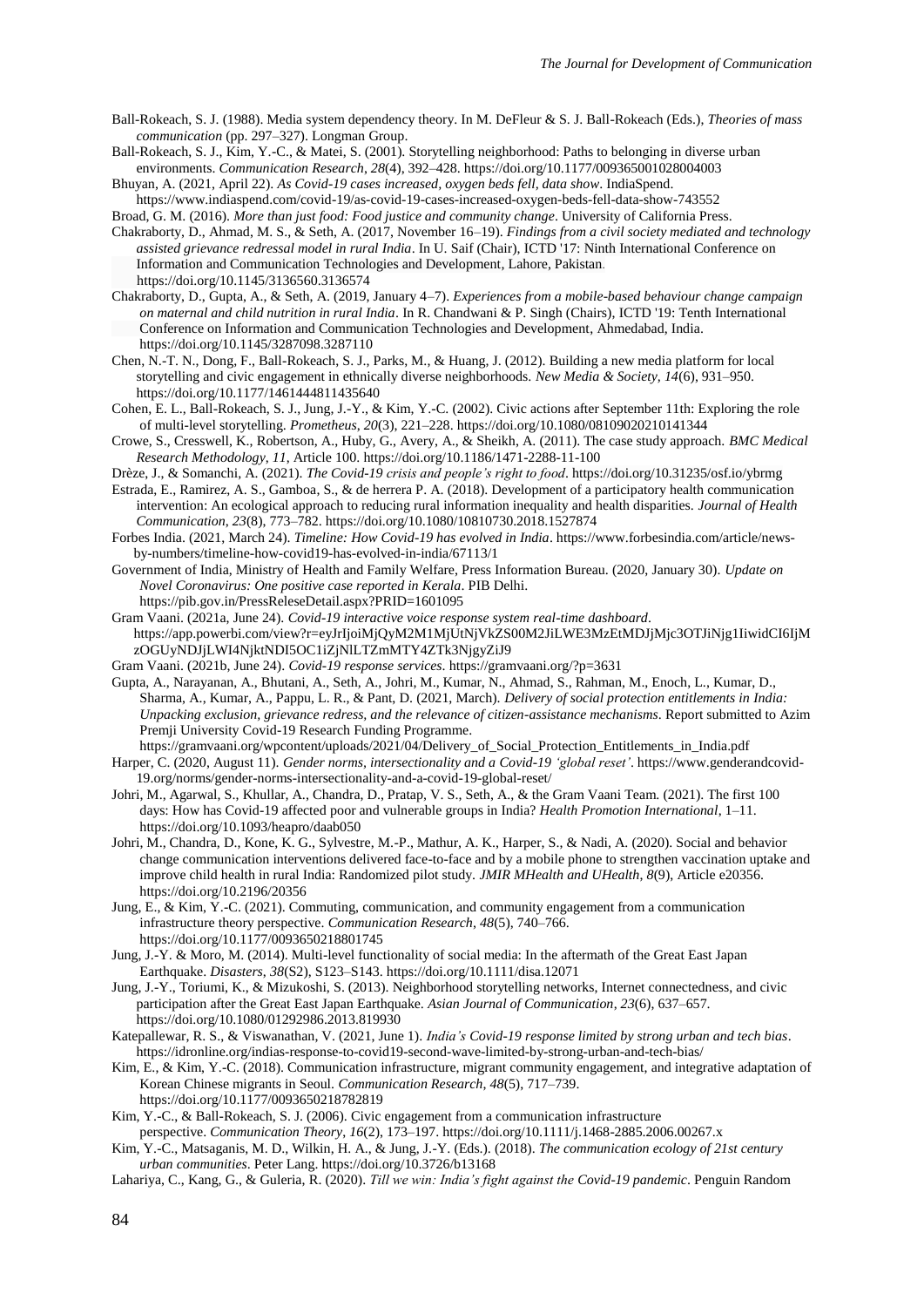House India.

- Lim, J. J., Kim, Y.-C., & Koch-Weser, S. (2021). Communication infrastructure in an Asian immigrant community. *Journal of Health Communication, 26*(10), 717–727. https://doi.org/10.1080/10810730.2021.1998847
- Liu, W., Chen, N.-T. N., Ognyanova, K., Nah, S., & Ball-Rokeach, S. J. (2018). Connecting with hyperlocal news website: Cause or effect of civic participation? *American Behavioral Scientist*, *62*(8), 1022–1041. https://doi.org/10.1177/0002764218764243
- Matei, S., Ball-Rokeach, S. J., & Qiu, J. L. (2001). Fear and misperception of Los Angeles urban space: A spatial-statistical study of communication-shaped mental maps. *Communication Research*, *28*(4), 429–463. https://doi.org/10.1177/009365001028004004
- Matsaganis, M. D., Golden, A. G., & Scott, M. E. (2014). Communication infrastructure theory and reproductive health disparities: Enhancing storytelling network integration by developing interstitial actors. *International Journal of Communication*, *8*, 1495–1515. https://ijoc.org/index.php/ijoc/article/viewFile/2566/1145
- Matsaganis, M. D., Katz, V. S., & Ball-Rokeach, S. J. (2010). *Understanding ethnic media: Producers, consumers, and societies*. SAGE Publications.
- Metamorphosis. (2021, June 21). *About the project*. https://metamorph.org
- Moitra, A., Das, V., Vaani, G., Kumar, A, & Seth, A. (2016, June 3–6). *Design lessons from creating a mobile-based community media platform in rural India*. In K. Toyama (Chair), ICTD '16: Eighth International Conference on Information and Communication Technologies and Development, Ann Arbor MI, USA. https://doi.org/10.1145/2909609.2909670
- Moitra, A., Kumar, A., & Seth, A. (2018). An analysis of community mobilization strategies of a voice-based community media platform in rural India. *Information Technologies & International Development*, *14*, 116-133. https://itidjournal.org/index.php/itid/article/view/1598.html
- Nah, S., Kwon, H. K., Liu, W., & McNealy, J. E. (2021). Communication infrastructure, social media, and civic participation across geographically diverse communities in the United States. *Communication Studies, 72*(3), 437–455. https://doi.org/10.1080/10510974.2021.1876129
- Ognyanova, K., & Jung, J.-Y. (2018). Digital connections: Tracing the evolving role of technology in local storytelling networks. In Y.-C. Kim, M. D. Matsaganis, H. A. Wilkin & J.-Y. Jung (Eds.), *The communication ecology of 21st century urban communities* (pp. 146–164). Peter Lang.
- Ritchie, H., Mathieu, E., Rodés-Guirao, L., Appel, C., Giattino, C., Ortiz-Ospina, E., Hasell, J., Macdonald, B., Beltekian, D., & Roser, M. (2021). *Coronavirus (Covid-19) vaccinations.* https://ourworldindata.org/covidvaccinations?country=IND
- Roser, M., Ritchie, H., Ortiz-Ospina, E., & Hasell, J. (2021). *Covid-19 country-by-country data by confirmed cases (India)*. https://ourworldindata.org/covid-cases?country=~IND
- Seth, A., Gupta, A., Moitra, A., Kumar, D., Chakraborty, D., Enoch, L., Ruthven, O., Panjal, P., Siddiqi, R. A., Singh, R., Chatterjee, S., Saini, S., Ahmad, S., & Pratap, V. S. (2020, June 17–20). *Reflections from practical experiences of managing participatory media platforms for development*. In C. Maitland & M. V. Cabezas (Chairs), ICTD2020: Information and Communication Technologies and Development, Guayaquil, Ecuador. https://doi.org/10.1145/3392561.3394632
- Singhal, A., & Kim, D. K. D. (2021). The role of the communication discipline to tackle Covid-19: Interrogating positive deviations and critical discourses. *Journal of Creative Communications*, *16*(2), 135-138. https://doi.org/10.1177/09732586211002930
- Stranded Workers Action Network. (2020). *32 days and counting: Covid-19 lockdown, migrant workers, and the inadequacy of welfare measures in India*. https://covid19socialsecurity.files.wordpress.com/2020/05/32-days-andcounting\_swan.pdf?fbclid=IwAR0-kuFz9pV9drrshn7NLnOUOuVbkv7NbrGzcqMLBMwyel0isEsaoLO-dw0
- The Economist Intelligence Unit. (2021, April 28). *The EIU's latest Covid-19 vaccine rollout forecasts*. https://www.eiu.com/n/eiu-latest-vaccine-rollout-forecasts/
- Villanueva, G., Gonzalez, C., Son, M., Moreno, E., Liu, W., & Ball-Rokeach, S. J. (2017). Bringing local voices into community revitalization: Engaged communication research in urban planning. *Journal of Applied Communication Research*, *45*(5), 474–494. https://doi.org/10.1080/00909882.2017.1382711
- Wang, H., & Singhal, A. (2018). Audience-centered discourses in communication and social change: The "Voicebook" of *Main Kuch Bhi Kar Sakti Hoon*, an entertainment-education initiative in India. *Journal of Multicultural Discourses, 13*(2), 176–191. https://doi.org/10.1080/17447143.2018.1481857
- Wang, H., Gupta, S., Singhal, A., Muttreja, P., Singh, S., Sharma, P., & Piterova, A. (in press). The affordances of SnehAI, an artificial intelligence chatbot for young people's sexual and reproductive health in India. *Journal of Medical Internet Research*. https://doi.org/10.2196/29969
- Wang, H., Singhal, A., Muttreja, P., Vajpeyi, A., Laddha, R., Singh, S., Mazumdar, P. D., Srivastava, A., Rao, V., Saini, S., Rautela, D., & Seth, A. (2020). The power of narrative persuasion: How an entertainment-education serial drama tackled open defecation and promoted contraceptive use in India. *The Journal of Development Communication*, *31*(2), 1–13. http://jdc.journals.unisel.edu.my/ojs/index.php/jdc/article/view/183
- Wilkin, H. A. (2013). Exploring the potential of communication infrastructure theory for informing efforts to reduce health disparities. *Journal of Communication*, *63*, 181–200. https://doi.org/10.1111/jcom.12006
- Wilkin, H. A., Matsaganis, M. D., & Golden, A. D. (2018). Implementing communication infrastructure theory-based strategies in community health access interventions. In Y. C. Kim, M. D. Matsaganis, H. A. Wilkin & J. Y. Jung (Eds.), *The communication ecology of 21st century urban communities* (pp. 185–202). Peter Lang.
- Wilkin, H. A., Moran, M. B., Ball-Rokeach, S. J., Gonzalez, C., & Kim, Y.-C. (2010). Applications of communication infrastructure theory. *Health Communication*, *25*(6-7), 611–612. https://doi.org/10.1080/10410236.2010.496839